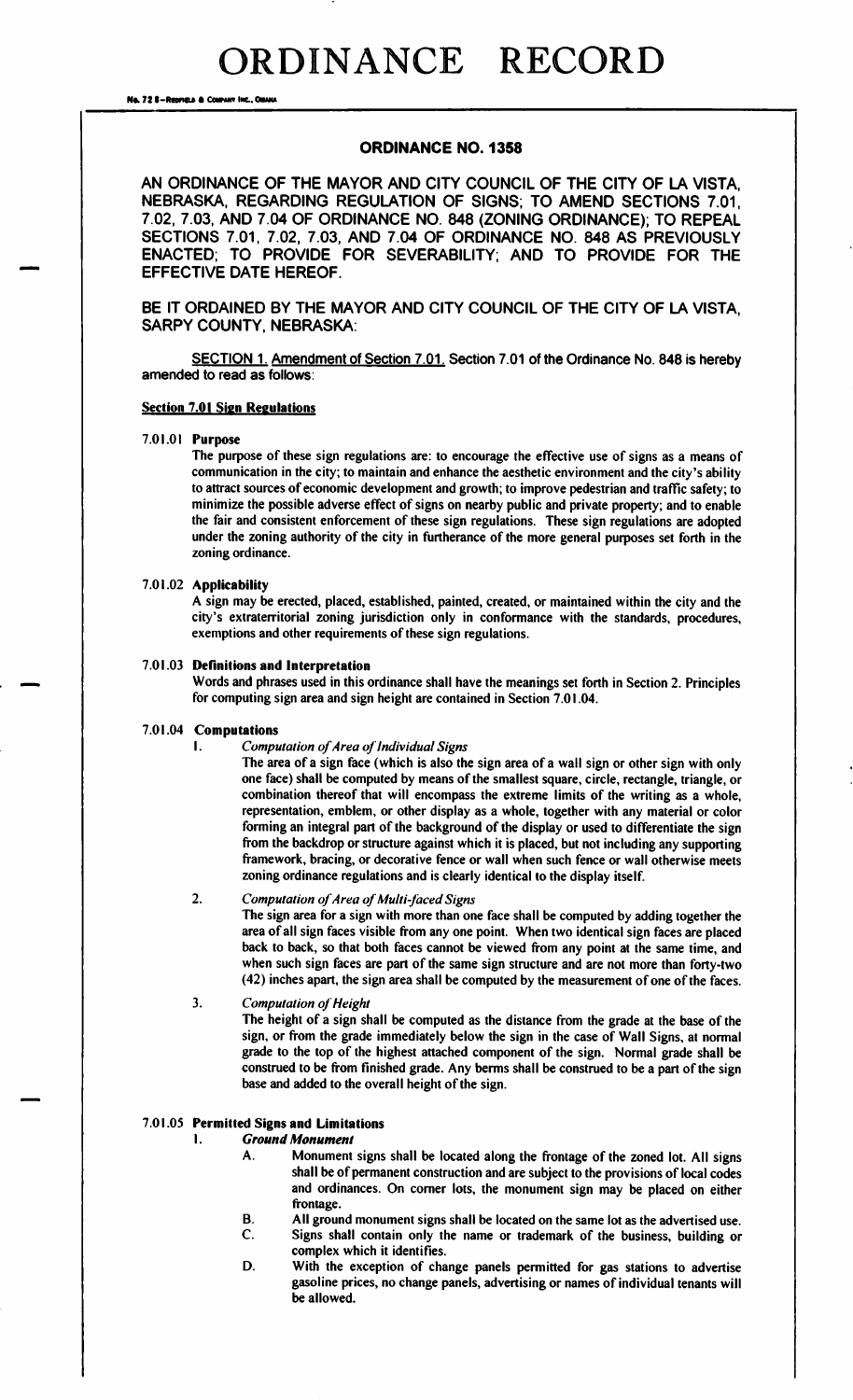Ne. 72 8-Reories & Co.

E. Setbacks for all ground monument signs are ten( 10) feet, no setbacks are required in the MU-CC District.

| <b>District</b> | <b>Design Limitations for Ground Monuments</b><br>Max. Size<br>Max. Height<br><b>Max. Number</b><br>32 square feet<br>10 feet<br>One (1) per lot frontage<br>32 square feet<br>10 feet<br>One (1) per lot frontage<br>32 square feet<br>10 feet<br>One (1) per lot frontage<br>32 square feet<br>10 feet<br>One (1) per lot frontage<br>32 square feet<br>10 feet<br>One (1) per lot frontage<br>32 square feet<br>10 feet<br>One (1) per lot frontage<br>32 square feet<br>10 feet<br>One (1) per lot frontage<br>50 square feet<br>10 feet<br>Two (2) per lot frontage |                                                              |                                                              |
|-----------------|--------------------------------------------------------------------------------------------------------------------------------------------------------------------------------------------------------------------------------------------------------------------------------------------------------------------------------------------------------------------------------------------------------------------------------------------------------------------------------------------------------------------------------------------------------------------------|--------------------------------------------------------------|--------------------------------------------------------------|
|                 |                                                                                                                                                                                                                                                                                                                                                                                                                                                                                                                                                                          |                                                              |                                                              |
| <b>TA</b>       |                                                                                                                                                                                                                                                                                                                                                                                                                                                                                                                                                                          |                                                              |                                                              |
| $R-1$           |                                                                                                                                                                                                                                                                                                                                                                                                                                                                                                                                                                          |                                                              |                                                              |
| $R-2$           |                                                                                                                                                                                                                                                                                                                                                                                                                                                                                                                                                                          |                                                              |                                                              |
| $R-3$           |                                                                                                                                                                                                                                                                                                                                                                                                                                                                                                                                                                          |                                                              |                                                              |
| $R-4$           |                                                                                                                                                                                                                                                                                                                                                                                                                                                                                                                                                                          |                                                              |                                                              |
| $C-I$           |                                                                                                                                                                                                                                                                                                                                                                                                                                                                                                                                                                          |                                                              |                                                              |
| $C-2$           |                                                                                                                                                                                                                                                                                                                                                                                                                                                                                                                                                                          |                                                              |                                                              |
| $C-3$           |                                                                                                                                                                                                                                                                                                                                                                                                                                                                                                                                                                          |                                                              |                                                              |
| <b>MU-CC</b>    | 32 square feet                                                                                                                                                                                                                                                                                                                                                                                                                                                                                                                                                           | 10 feet                                                      | One (1) per lot frontage                                     |
| 1-l             | 32 square feet                                                                                                                                                                                                                                                                                                                                                                                                                                                                                                                                                           | 10 feet                                                      | One (1) per lot frontage                                     |
| $1-2$           | 32 square feet                                                                                                                                                                                                                                                                                                                                                                                                                                                                                                                                                           | 10 feet                                                      | One (1) per lot frontage                                     |
| <b>PUD</b>      | The maximum allowed within<br>the underlying zoning district                                                                                                                                                                                                                                                                                                                                                                                                                                                                                                             | The maximum allowed within the<br>underlying zoning district | The maximum allowed within the<br>underlying zoning district |

2. Center Identification Signs

- A. All Center Identification signs shall be a ground monument style sign.<br>B. A maximum of two Center Identification signs per development shall b
	- A maximum of two Center Identification signs per development shall be allowed. No two signs shall be allowed closer than five-hundred (500) feet to each other on the same side of the street, measured along the edge of the street.
- C. All Center Identification signs shall be constructed in a manner that is permanent.<br>D. Accentable materials include:
- Acceptable materials include:
	- Exterior Insulation Finish System( EIFS)
	- Brick
	- Split face Concrete Masonry Units
	- Stone
	- Metal
	- Simulated Acrylic, or
- Other materials provided said design is reflective of the character of the use.<br>E. All Center Identification signs shall advertise only the name of the development Metal<br>Simulated Acrylic, or<br>Other materials provided said design is reflect<br>Center Identification signs shall advartise only and/or major tenants, unless in compliance with Subsection G below.
- F. Setbacks for all Center Identification Signs shall be twenty( 20) feet along <sup>a</sup> street designated as an arterial or collector and ten (10) feet along any street designated as a local, minor or private street.
- G. Change panels and/ or changeable copy may be allowed provided:
	- Signs shall only include business names or logos
	- Fonts shall be similar to that of the development name
	- Said panels and / or copy match in color and material to the overall sign.
- H. Electronic Message Boards shall only be allowed as part of <sup>a</sup> Center Identification Sign, provided the following:
	- No more than one-half of the permitted sign area shall be used for changeable copy or electronic message board signs.
	- The board may be double-faced.
	- Each board shall be permanently installed or located.
	- Electronic messages shall not be animated or flash continuously (blinking) in any manner.
	- Electronic message boards must use automatic level controls to reduce light levels at night and under cloudy and other darkened conditions, in accordance with the standards set forth in this sub- section. All electronic message boards must have installed ambient light monitors, and must at all times allow such monitors to automatically adjust the brightness level of the electronic sign based on ambient light conditions. Maximum brightness levels for electronic message boards may not exceed 5000 nits when measured from the signs face at its maximum brightness, during daylight hours, and 500 nits when measured from the signs face at its maximum brightness between sunset and sunrise, as those times are determined by the National Weather Service.
	- The message cannot change copy at intervals of less than one (1) minute. Changes of message image must be instantaneous as seen by the human eye and may not use fading, rolling, window shading, dissolving, or similar effects as part of the change.

| The following criteria apply to Center Identification signs: |  |
|--------------------------------------------------------------|--|
|--------------------------------------------------------------|--|

 $\mathbf{I}$ 

| <b>District</b> | Design Limitations for Center Identification Signs |             |             |  |  |  |  |  |  |
|-----------------|----------------------------------------------------|-------------|-------------|--|--|--|--|--|--|
|                 | Max. Size                                          | Max. Height | Max. Number |  |  |  |  |  |  |
|                 |                                                    |             |             |  |  |  |  |  |  |
|                 |                                                    |             |             |  |  |  |  |  |  |
|                 |                                                    |             |             |  |  |  |  |  |  |
|                 |                                                    |             |             |  |  |  |  |  |  |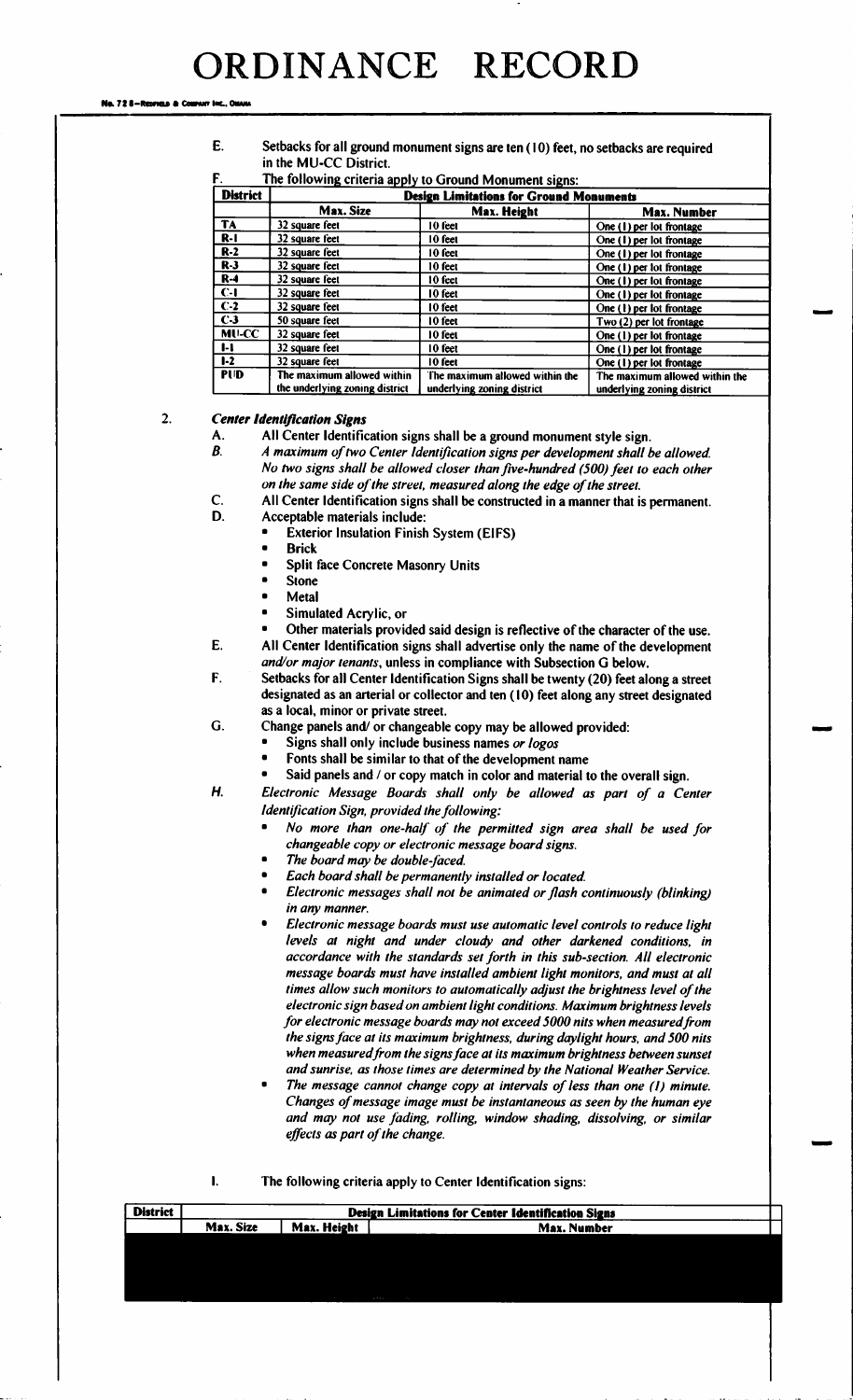Ne. 72 8-Reaman & Co.

| $C-1$        | 100 square feet                                                    | 20 feet                                                            | One (1) per main entrance but not more than two (2) per street frontage of the<br>development              |
|--------------|--------------------------------------------------------------------|--------------------------------------------------------------------|------------------------------------------------------------------------------------------------------------|
| $C-2$        | 100 square feet                                                    | 20 feet                                                            | One (1) per main entrance but not more than two (2) per street frontage of the<br>development              |
| $C-3$        | 150 square feet                                                    | 24 feet                                                            | One $(1)$ per main entrance but not more than three $(3)$ ; plus, one $(1)$ when abutting<br>Interstate 80 |
| <b>MU-CC</b> | 150 square feet                                                    | 24 feet                                                            | One (1) per main entrance but not more than two (2) per street frontage of the<br>development              |
| $1-1$        | 100 square feet                                                    | 20 feet                                                            | One $(1)$ per main entrance but not more than three $(3)$ ; plus, one $(1)$ when abutting<br>Interstate 80 |
| $1-2$        | 100 square feet                                                    | 20 feet                                                            | One (1) per main entrance but not more than three $(3)$ ; plus, one $(1)$ when abutting<br>Interstate 80   |
| <b>PUD</b>   | The maximum<br>allowed within the<br>underlying zoning<br>district | The maximum<br>allowed within<br>the underlying<br>zoning district | The maximum allowed within the underlying zoning district                                                  |

(Ordinance No. 883, 11-19-02) (Ordinance No. 896, 2-04-03) (Ordinance No. 1145, 5-17-11)

- 3. Wall Signs
	- A. All wall signs shall be mounted to the primary face of the use, unless otherwise substituted by the Planning Department. (Ordinance No. 988, 4-18-06)
	- B. For multi-tenant buildings, maximum sign size for each tenant will be based on
		- the width of the storefront of the bay that they occupy.
	- C. The following criteria apply to Wall Signs:

| <b>District</b>  | <b>Design Limitations for Wall Signs</b>                                                                                                           |                                                                                                                                                   |                                                                                                                                                        |  |  |  |  |  |  |
|------------------|----------------------------------------------------------------------------------------------------------------------------------------------------|---------------------------------------------------------------------------------------------------------------------------------------------------|--------------------------------------------------------------------------------------------------------------------------------------------------------|--|--|--|--|--|--|
|                  | <b>Max. Permitted Sign Area</b>                                                                                                                    | Max. Height                                                                                                                                       | Max. Number                                                                                                                                            |  |  |  |  |  |  |
| <b>TA</b>        | 1.5 square feet per lineal foot of<br>building / storefront to a Max.<br>of 400 sq. ft.                                                            | 45 feet above grade                                                                                                                               | One (1) sign area per main frontage<br>More than One Frontage:<br>Total maximum sign area shall not exceed 150%<br>of the initial permitted sign area. |  |  |  |  |  |  |
|                  | 나는 늦잠을 완화했어?<br>$\mathcal{L}^{\mathcal{L}}(k)$ , $\mathcal{L}^{\mathcal{L}}(k)$                                                                    | ال ما <sup>ر الم</sup> ارد المؤمن المعامل                                                                                                         | a la kora f                                                                                                                                            |  |  |  |  |  |  |
| $C-1$            | 1.5 square feet per lineal foot of<br>building / storefront to a Max. of<br>$400$ sq. ft.                                                          | 45 feet above grade                                                                                                                               | One (1) sign area per main frontage<br>More than One Frontage:<br>Total maximum sign area shall not exceed 150% of<br>the initial permitted sign area. |  |  |  |  |  |  |
| $\overline{C-2}$ | 1.5 square feet per lineal foot of<br>building / storefront to a Max. of<br>400 sq. ft.                                                            | 45 feet above grade                                                                                                                               | One (1) sign area per main frontage<br>More than One Frontage:<br>Total maximum sign area shall not exceed 150%<br>of the initial permitted sign area. |  |  |  |  |  |  |
| $C-3$            | 2.5 square feet per lineal foot of<br>building / storefront to a Max. of<br>$600$ sq. ft.                                                          | 45 feet above grade                                                                                                                               | One (1) sign area per main frontage<br>More than One Frontage:<br>Total maximum sign area shall not exceed 150%<br>of the initial permitted sign area. |  |  |  |  |  |  |
| <b>MU-CC</b>     | 1.5 square feet per lineal foot of<br>building / storefront to a Max. of<br>400 sq. ft.                                                            | 90 feet above grade                                                                                                                               | One (1) sign area per main frontage<br>More than One Frontage:<br>Total maximum sign area shall not exceed 150%<br>of the initial permitted sign area. |  |  |  |  |  |  |
| 1-1              | 1.5 square feet per lineal foot of<br>building / storefront to a Max.<br>of 400 sq. ft.                                                            | 45 feet above grade                                                                                                                               | One (1) sign area per main frontage<br>More than One Frontage:<br>Total maximum sign area shall not exceed 150%<br>of the initial permitted sign area. |  |  |  |  |  |  |
| $1-2$            | 1.5 square feet per lineal foot of<br>building / storefront to a Max.<br>of 400 sq. ft.                                                            | 45 feet above grade                                                                                                                               | One (1) sign area per main frontage<br>More than One Frontage:<br>Total maximum sign area shall not exceed 150%<br>of the initial permitted sign area. |  |  |  |  |  |  |
| <b>PUD</b>       | The maximum allowed within<br>the underlying zoning district, or<br>otherwise prescribed in the<br>approved P.U.D Plan of said<br>lot/development. | The maximum building<br>height allowed in the<br>approved P.U.D Plan of<br>said lot/development, or<br>us otherwise prescribed<br>in such $P.U.D$ | The maximum allowed within the underlying<br>zoning district, or otherwise prescribed in the<br>approved P.U.D Plan of said lot/development.           |  |  |  |  |  |  |

(Ordinance No. 988, 4-18-06)

- 4. Incidental Signs
	- A. Incidental signs shall be placed in locations along the primary face of the building.<br>B. Incidental signs may be placed on a second building face, when the building has
		- Incidental signs may be placed on a second building face, when the building has
	- dual frontage.
	- C. The following criteria apply to Incidental Signs:

| <b>District</b> | <b>Design Limitations for Incidental Signs</b> |                            |                                             |  |  |  |  |  |  |  |  |  |
|-----------------|------------------------------------------------|----------------------------|---------------------------------------------|--|--|--|--|--|--|--|--|--|
|                 | Max. Size                                      | Max. Height<br>Max. Number |                                             |  |  |  |  |  |  |  |  |  |
| <b>TA</b>       | 25 sq. ft. of area each                        | 45 feet above grade        | One (1) per forty lineal feet of storefront |  |  |  |  |  |  |  |  |  |
| $R-1$           | 25 sq. ft. of area each                        | 45 feet above grade        | One (1) per forty lineal feet of storefront |  |  |  |  |  |  |  |  |  |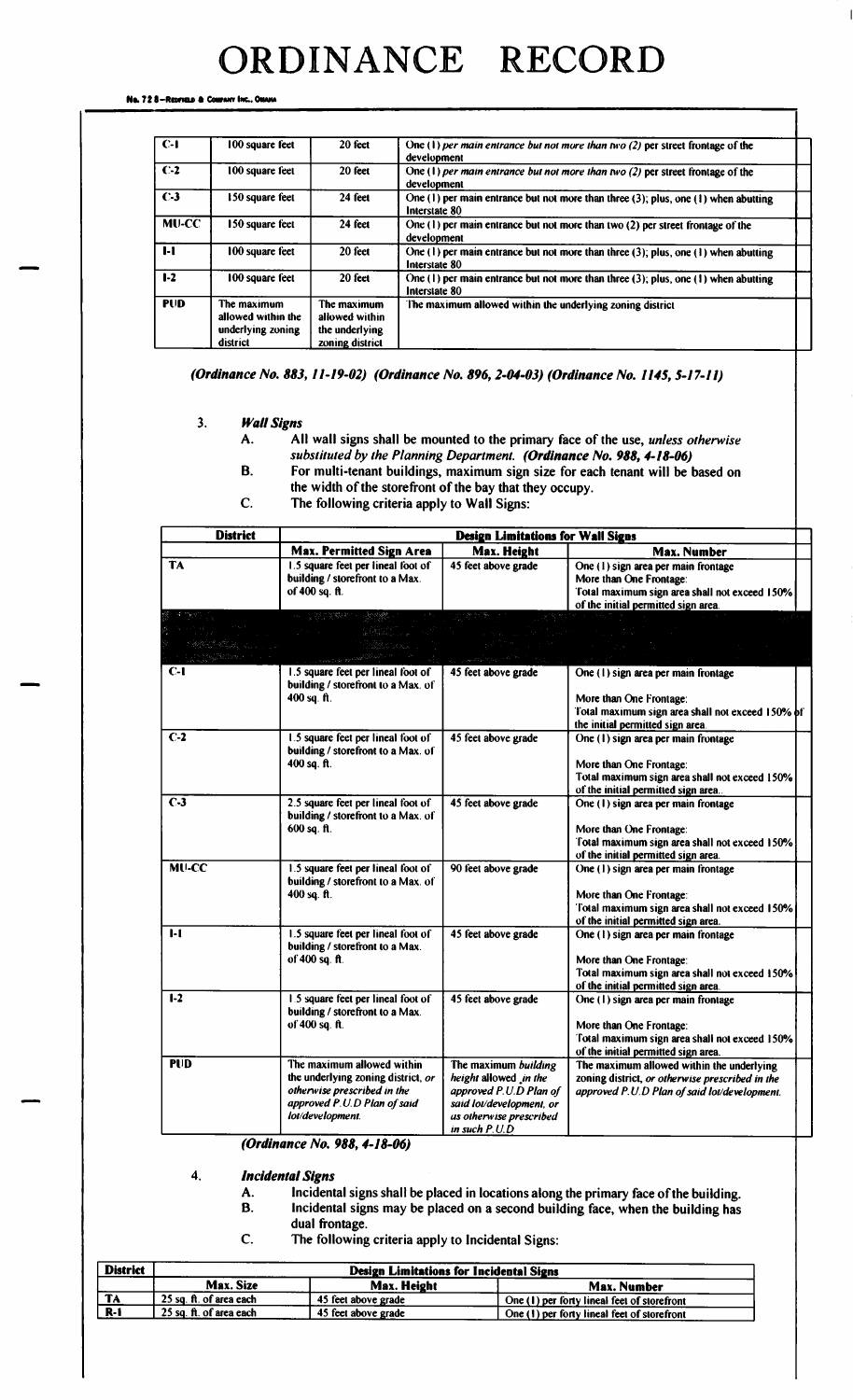No. 728-Resman & Com

| $R-2$        | 25 sq. ft. of area each        | 45 feet above grade            | One (1) per forty lineal feet of storefront      |
|--------------|--------------------------------|--------------------------------|--------------------------------------------------|
| $R-3$        | 25 sq. ft. of area each        | 45 feet above grade            | One (1) per forty lineal feet of storefront      |
| <b>R-4</b>   | 25 sq. ft. of area each        | 45 feet above grade            | One (1) per forty lineal feet of storefront      |
| $C-1$        | 25 sq. ft. of area each        | 45 feet above grade            | One (1) per forty lineal feet of storefront      |
| $C-2$        | 25 sq. ft. of area each        | 45 feet above grade            | One (1) per forty lineal feet of storefront      |
| $C-3$        | 25 sq. ft. of area each        | 45 feet above grade            | One (1) per forty lineal feet of storefront      |
| <b>MU-CC</b> | 25 sq. ft. of area each        | 45 feet above grade            | One (1) per forty lineal feet of storefront      |
| - 1-1        | 25 sq. ft. of area each        | 45 feet above grade            | One (1) per forty lineal feet of storefront      |
| $1-2$        | 25 sq. ft. of area each        | 45 feet above grade            | One (1) per forty lineal feet of storefront      |
| <b>PUD</b>   | The maximum allowed within     | The maximum allowed within the | The maximum allowed within the underlying zoning |
|              | the underlying zoning district | underlying zoning district     | district                                         |

 $5.$ **Directional Signs** 

- A. Directional signs may be erected for the purpose of providing direction and/or orientation for pedestrian or vehicular traffic for purposes other than those of Project Directory Signs. Example uses are arrow signs directing vehicles to a drive-thru lane or pedestrians to a building entrance.
- B. Directional signs shall contain no advertising, though may contain the business's logo.
- The following criteria apply to Directional Signs:  $C_{\cdot}$

| <b>District</b>    | <b>Design Limitations for Directional Signs</b>                                                                |                                |                                                                        |  |  |  |  |  |  |  |  |
|--------------------|----------------------------------------------------------------------------------------------------------------|--------------------------------|------------------------------------------------------------------------|--|--|--|--|--|--|--|--|
|                    | Max. Size                                                                                                      | Max. Height                    | Max. Number                                                            |  |  |  |  |  |  |  |  |
| TA                 | 6 sq. ft. of area each                                                                                         | 3 feet above grade             | One (1) per street entrance                                            |  |  |  |  |  |  |  |  |
|                    | <u> 1988 - John Barnett, fransk politiker (</u>                                                                |                                |                                                                        |  |  |  |  |  |  |  |  |
|                    | N MARIN KUSING BALANG PERDANG KALENDAR KE SEBARA KE SEBAGAI SERANG PERDANGAN KE SEBAGAI SERANG PERDANGAN KE SE |                                |                                                                        |  |  |  |  |  |  |  |  |
| <b>A MARK</b>      |                                                                                                                |                                |                                                                        |  |  |  |  |  |  |  |  |
| <b>Maria Maria</b> |                                                                                                                | <b>TARA TARRITA ANG I</b>      | <b>A TO A CHANGE OF THE ANGLE OF THE ANGLE OF THE ANGLE OF THE ANG</b> |  |  |  |  |  |  |  |  |
| $C-1$              | 6 sq. ft. of area each                                                                                         | 3 feet above grade             | One (1) per street entrance                                            |  |  |  |  |  |  |  |  |
| $C-2$              | 6 sq. ft. of area each                                                                                         | 3 feet above grade             | One (1) per street entrance                                            |  |  |  |  |  |  |  |  |
| $C-3$              | 6 sq. ft. of area each                                                                                         | 3 feet above grade             | One (1) per street entrance                                            |  |  |  |  |  |  |  |  |
| <b>MU-CC</b>       | 6 sq. ft. of area each                                                                                         | 3 feet above grade             | One (1) per street entrance                                            |  |  |  |  |  |  |  |  |
| $1-1$              | 6 sq. ft. of area each                                                                                         | 3 feet above grade             | One (1) per street entrance                                            |  |  |  |  |  |  |  |  |
| $1-2$              | 6 sq. ft. of area each                                                                                         | 3 feet above grade             | One (1) per street entrance                                            |  |  |  |  |  |  |  |  |
| <b>PUD</b>         | The maximum allowed within                                                                                     | The maximum allowed within the | The maximum allowed within the underlying                              |  |  |  |  |  |  |  |  |
|                    | the underlying zoning district                                                                                 | underlying zoning district     | zoning district                                                        |  |  |  |  |  |  |  |  |

#### 6. Project Directory Signs (Ordinance No. 1145, 5-17-2011)

In order to maintain the flow of traffic on arterial and collector roads and to promote vehicular safety, emphasis is made to limit the number of ingress and egress points off of such roads. Project directory signs are intended to direct attention to planned multi-tenant developments which are not easily accessible off of such roads and where on-premise signage for that development (or any tenants within the development) would not otherwise be visible by the motorists traveling on nearby arterial or collector roads at the closest point of access. Provisions are provided to allow project directory signs which identify the name of the particular development and/or the names of their tenants. Such signs would be supplemental to signage otherwise provided for such developments.

Directional signs may be erected under the following conditions:

- A. Access to the development is restricted. Full ingress and egress to the development off an arterial or collector road is limited by access constraints or non-existent.
- B. Such signs may be placed on or off-premises. All such signs shall be constructed and located, however, so as to be visible by the motorist traveling on the arterial or collector road which intersects with the local road providing access to the development.
- C. Setbacks for all Project Directory Signs shall be twenty (20) feet along a street designated as an arterial or collector and ten (10) feet along any street designated as a local, minor or private street.
- D. A maximum of two project directory signs per development shall be allowed. No two signs shall be allowed closer than five-hundred (500) feet to each other on the same side of the street, measured along the edge of the street.
- E. No such sign shall be allowed further than one-thousand (1,000) feet from any entity advertising on the sign using the closest straight line measurement.
- F. The minimum distance between a sign location and any residential zoning district shall be 50 feet.
- G. The sign may contain the name of the development, names of tenants within the development, directional arrows and distance information. If off-premises, sign shall identify multiple businesses or industries.
- H. The size of each sign shall be a function of the number of tenants within the development. Each eight (8) square feet per principal use within the development, whichever is greater, with a maximum area of eighty (80) square feet.
- I. All such signs shall be a ground-mounted, monument-style sign.
- J. Such signs shall be subject to the design standards of the PUD or Gateway Corridor Overlay District, if within such district.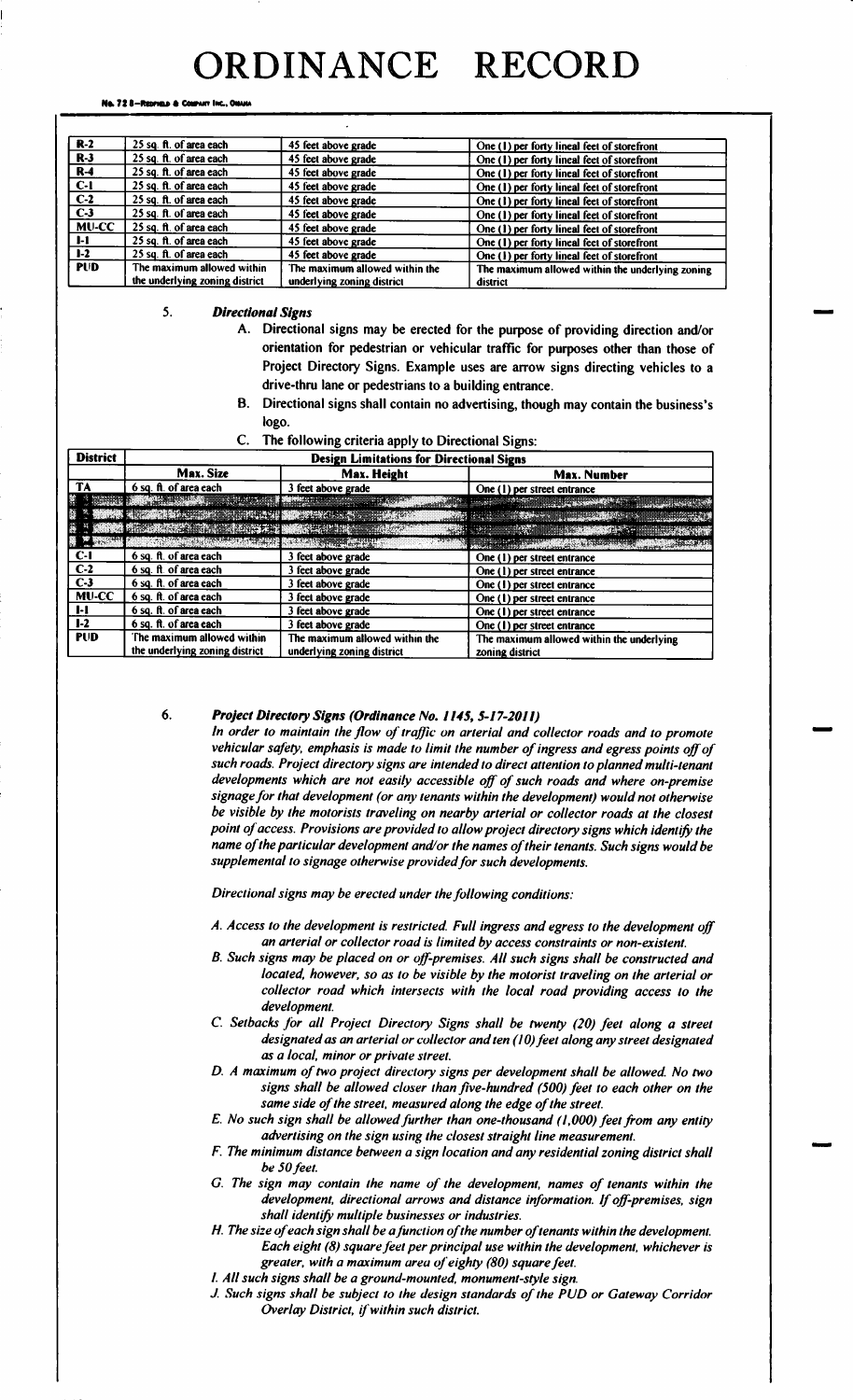Ns. 72 8–Reorieux & Co

# 7. 03. 06 Signs Prohibited Under These Regulations

All signs not expressly permitted in these regulations or exempt from regulation hereunder in accordance with the previous section are prohibited in the city. Such signs include, but are not limited to:

- 1. Beacons and flashing signs;<br>2. Video signs;
- Video signs;
- 3. Marquee signs;
- 4. Portable signs, except as allowed by a Temporary Sign Permit;<br>5. Roof signs:
- Roof signs;
- 6. Pole signs
- 7. Suspended signs;
- 8. Strings of lights not permanently mounted to <sup>a</sup> rigid background, except those exempt under the previous section;
- 9. Off-premises signs, except for signs located on outdoor public or quasi-public recreational areas/facilities, provided such signs are located in a manner approved by the City (such as not facing adjacent street right-of-way or residential zoning districts) and are no larger than 32 square feet." (Ordinance No. 951, 3-15-05)
- 10. Animated signs; and
- 11. Audible Signs.

SECTION 4. Amendment of Section 7.04. Section 7.04of the Ordinance No. 848 is hereby amended to read as follows: Section 7.04 Permit Procedures

# 7. 04.01 General Permit Procedures

1. The following procedures shall govern the application for, and issuance of, all sign permits under this ordinance, and the submission and review of Master Signage Plans.

# 7. 04. 02 Applications

I. All applications for sign permits of any kind and for approval of <sup>a</sup> Master Signage Plan shall be submitted to the City on an application form or in accordance with application specifications published by the City.

# 7.04.03 Fees

I. Each application for <sup>a</sup> sign permit or for approval of <sup>a</sup> Master Signage Plan shall be accompanied by the applicable fees, which shall be established in the Master Fee Schedule.

#### 7. 04. 04 Completeness

I. Upon receiving an application for <sup>a</sup> sign permit or for <sup>a</sup> Master Signage Plan, the Planning Department shall review it for completeness. If the Planning Department finds that it is complete, the application shall then be processed. If the Planning Department finds that it is incomplete, the Planning Department shall, send to the applicant <sup>a</sup> notice of the specific ways in which the application is deficient, with appropriate references to the applicable sections of this ordinance.

# 7. 04. 05 Action

Within fourteen ( 14) working days of the submission of <sup>a</sup> complete application for <sup>a</sup> sign permit, the Planning Department shall either:

- Issue the sign permit, if the sign(s) that is the subject of the application conforms in every  $\mathbf{I}$ . respect with the requirements of this ordinance and applicable Master Signage Plan; or
- 2. Reject the sign permit if the sign(s) that is the subject of the application fails in any way to conform with the requirements of this ordinance and the applicable Master Signage Plan. In case of <sup>a</sup> rejection, the Planning Department shall specify in the rejection the section or sections of the ordinance or applicable plan with which the sign(s) is inconsistent.

# 7. 04. 06 Permits to Construct or Modify Signs

All signs shall be erected, installed, or created only in accordance with a duly issued and valid sign construction permit from the Planning Department. Such permits shall be issued only in accordance with the following requirements and procedures.

# 7. 04. 07 Permit for New Sign or for Sign Modification

I. An application for construction, creation, or installation of a new sign or for modification of an existing sign shall be accompanied by detailed drawings to show the dimensions, design, structure, and location of each particular sign, to the extent that such details are not contained on a Master Signage Plan then in effect for the zone lot.

## 7.04.08 Inspection

1. The Planning Department shall cause an inspection of the zone lot for which each permit for <sup>a</sup> new sign or for modification of an existing sign is issued during the sixth month after the issuance of such permit or at such earlier date as the owner may request. If the construction is not substantially complete at the time of inspection, the permit shall lapse and become void. Ifthe construction is complete and in full compliance with this ordinance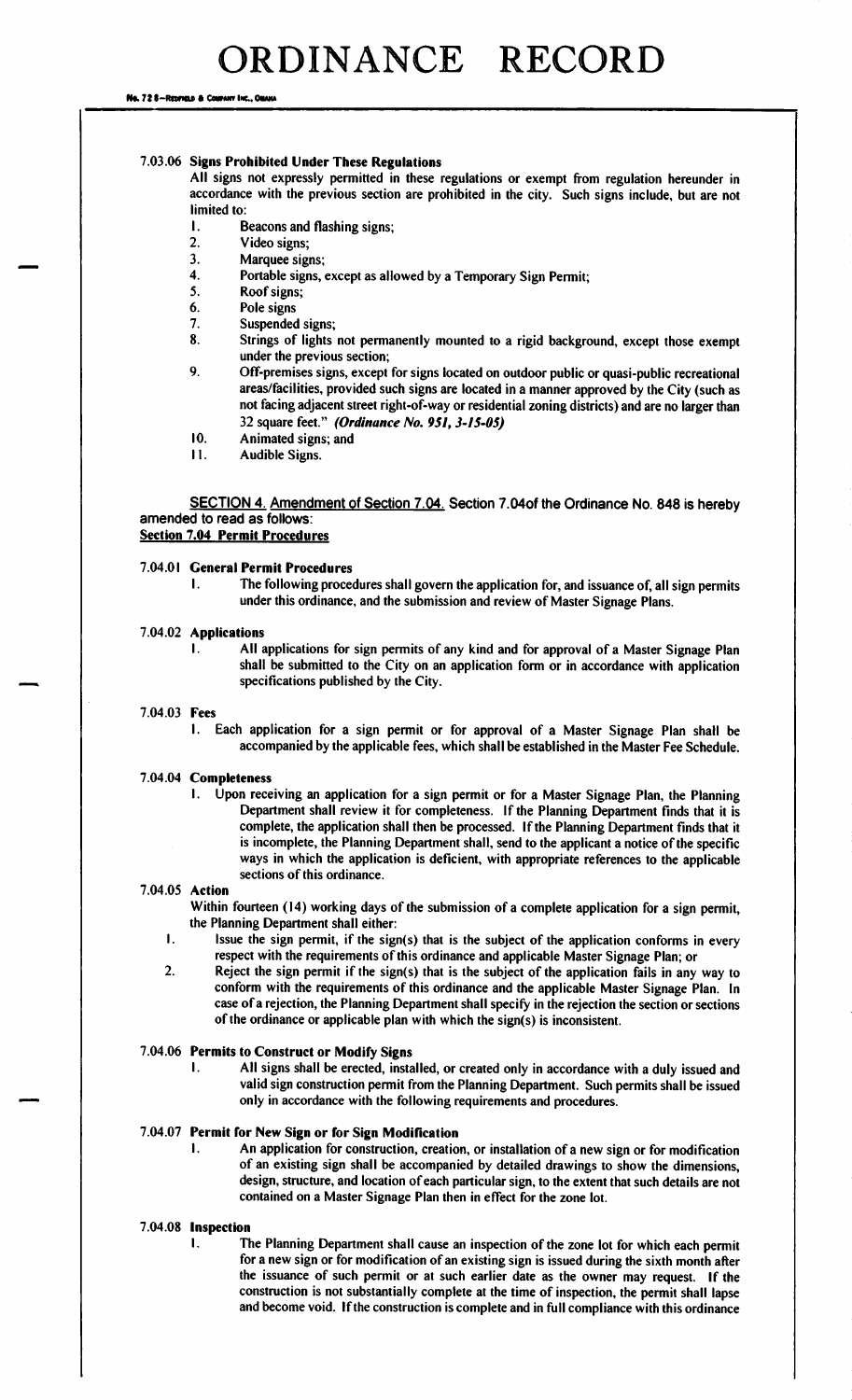No. 72 8-Resman & Courset Inc., Or

and the building and electrical codes, the Planning Department shall affix to the premises a permanent symbol identifying the sign(s) and the applicable permit by number or other reference. If the construction is substantially complete but not in full compliance with this ordinance and applicable codes, the Planning Department shall give the owner or applicant notice of the deficiencies and shall allow an additional thirty (30) days from the date of inspection for the deficiencies to be corrected. If the deficiencies are not corrected by such date, the permit shall lapse. If the construction is then complete, the Planning Department shall affix to the premises the permanent symbol described above.

2. The permanent symbol shall remain affixed to approved sign. If removed the approved permit may become voided and said owner may be in violation and subject to any applicable fines.

# 7. 04. 09 Sign Permits — Continuing

The owner of a zone lot containing signs requiring a permit under this ordinance shall at all times maintain in force a sign permit for such property. Sign permits shall be issued for individual zone lots, notwithstanding the fact that a particular zone lot may be included with other zone lots in a Master Signage Plan.

# 7.04.10 Initial Sign Permit

I. An initial sign permit shall be automatically issued by the Planning Department covering the period from the date of inspection of the completed sign installation, construction, or modification through the last day of that calendar year.

#### 7.04.11 Lapse of Sign Permit

1. A sign permit shall lapse automatically if the business license for the premises lapses, is revoked, or is not renewed. A sign permit shall also lapse if the business activity on the premises is discontinued for a period of one hundred eighty (180) days or more and is not renewed within thirty (30) days of a notice from the city to the last permittee, sent to the premises, that the sign permit will lapse if such activity is not renewed.

# 7.04.12 Assignment of Sign Permits<br>1. A current and valid

A current and valid sign permit shall be freely assignable to a successor as owner of the property or holder of <sup>a</sup> business license for the same premises, subject only to filing such application as the Planning Department may require and paying any applicable fee. The assignment shall be accomplished by filing and shall not require approval.

#### 7. 04. 13 Sign Removal Required

1. A sign that was constructed, painted, installed, or maintained in conformance with a permit under this ordinance, but for which the permit has lapsed or not been renewed or for which the time allowed for the continuance of <sup>a</sup> nonconforming sign has expired, shall be forthwith removed, by the owner, without notice or action from the city.

# 7. 04. 14 Violations

- I. Any of the following shall be <sup>a</sup> violation of these regulations and shall be subject to the enforcement remedies and penalties provided by the La Vista Zoning Ordinance, and by state law:
	- A. To install, create, erect, or maintain any sign in <sup>a</sup> way that is inconsistent with any plan or permit governing such sign or the zone lot on which the sign is located;
	- B. To install, create, erect, or maintain any sign requiring <sup>a</sup> permit without such permit;
	- C. To fail to remove any sign that is installed, created, erected, or maintained in violation of this ordinance, or for which the sign permit has lapsed.
	- D. To continue any such violation. Each day of <sup>a</sup> continued violation shall be considered <sup>a</sup> separate violation when applying the penalty portions of this ordinance.
	- E. Each sign installed, created, erected, or maintained in violation of this ordinance shall be considered <sup>a</sup> separate violation when applying the penalty portions of this ordinance.

SECTION 6. Repeal of Sections 7. 01. 7. 02. 7. 03. and 7. 04 as Previously Enacted. Sections 7.01, 7.02, 7.03, and 7.04 of Ordinance No. 848 as previously enacted are hereby repealed.

SECTION 7. Severability Clause. If any section, subsection, sentence, clause or phrase of this ordinance is, for any reason, held to be unconstitutional or invalid, such unconstitutionality or invalidity shall not affect the validity of the remaining portions of this ordinance. The Mayor and City Council of the City of La Vista hereby declare that it would have passed this ordinance and each section, subsection, clause or phrase thereof, irrespective of the fact that any one or more sections, subsections, sentences, clauses or phrases be declared unconstitutional or invalid.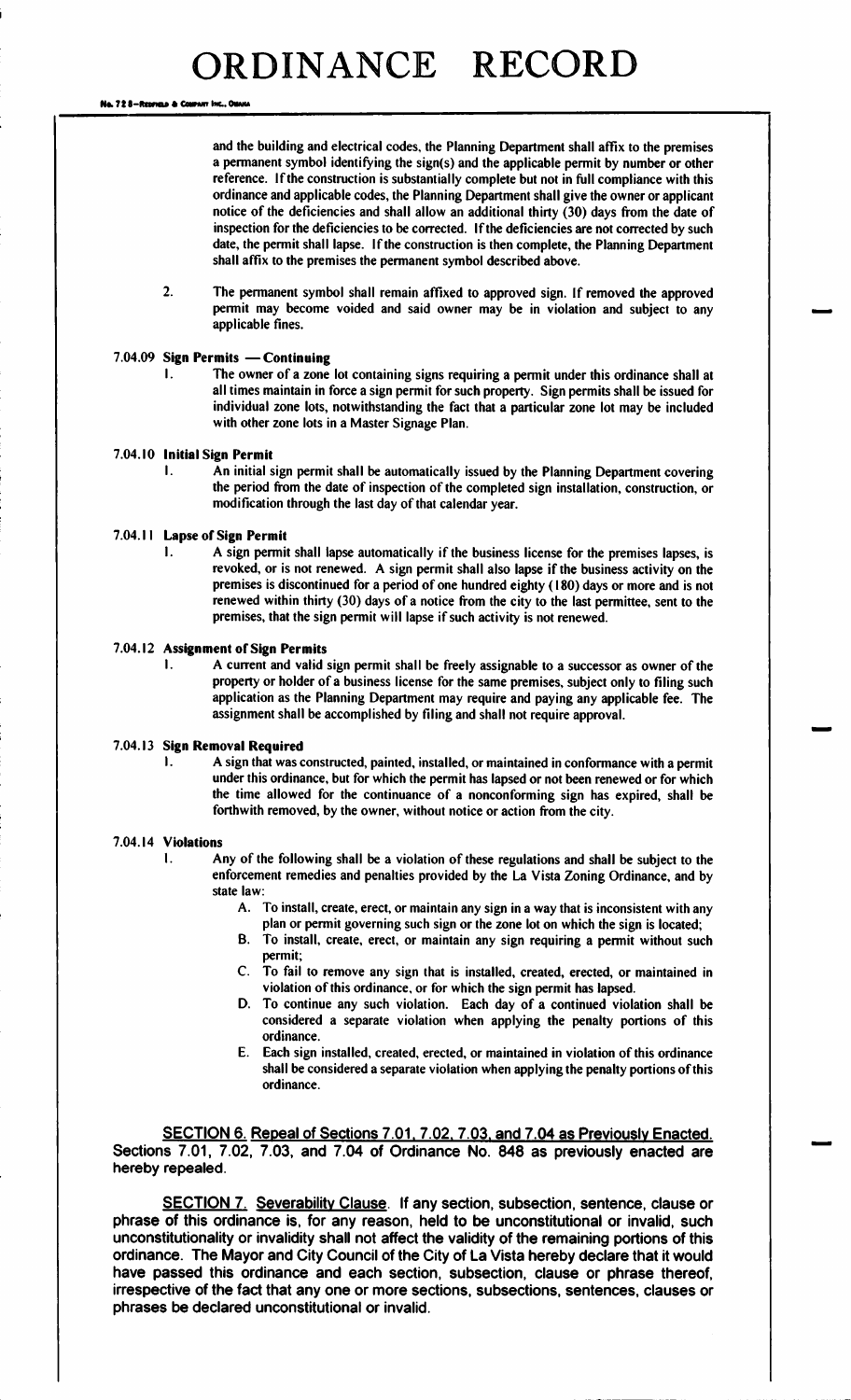No. 72 8-Rearies & Courant Inc., Ouan

# 7. 01. 06 Permits Required

- 1. If a sign requiring a permit under the provision of the ordinance is to be placed, constructed, erected, or modified on a zone lot, the owner of the lot shall secure a sign permit prior to the construction, placement, erection, or modification of such <sup>a</sup> sign in accordance with the requirements of Section 7.04.01.
- 2. Furthermore, the property owner shall maintain in force, at all times, <sup>a</sup> sign permit for such sign in accordance with Section 7. 04.09.
- 3. No signs shall be erected in the public right-of-way except in accordance with Section 7. 03. 01.
- 4. No sign permit of any kind shall be issued for an existing or proposed sign unless such sign is consistent with the requirements of this ordinance (including those protecting existing signs) in every respect and with the Signage Plan in effect for the property.

# 7. 01. 07 Design, Construction, Maintenance

- All signs shall be designed, constructed and maintained in accordance with the following
- standards:
	- I. All signs shall comply with applicable provisions of the Uniform Building Code and the National Electrical Code.
	- 2. Except for flags, temporary signs, and window signs conforming in all respects with the requirements of this ordinance, all signs shall be constructed of permanent materials and shall be permanently attached to the ground, a building or another structure by direct attachment to a rigid wall, frame or structure.
	- 3. All signs shall be maintained in good structural condition, in compliance with all building and electrical codes and in conformance with this code, at all times.

SECTION 2. Amendment of Section 7.02. Section 7.02 of the Ordinance No. 848 is hereby amended to read as follows:

# **Section 7.02 Signage Plans**

## 7. 02.01 General Provisions

- 1. No permit shall be issued for an individual sign requiring a permit unless and until an Individual Signage Plan or Master Signage Plan for the zoned lot on which the sign will be erected has been submitted to the City and approved by the Planning Department as conforming with this section.
- 2. All signage plans and permits shall include the following minimum information:
	- A. Color scheme;
		- B. Lettering or graphic style;
		- C. Lighting;
		- D. Location of each sign on the buildings;
		- E. Material;
		- F. Sign proportions; and
		- G. Any other criteria required by the appropriate signage plan.

## 7. 02.02 Master Signage Plan.

For any zoned lot on which the owner proposes to erect more than three (3) signs requiring a permit, the owner shall submit to the Planning Department a Master Signage Plan containing the following:

- 1. An accurate plot plan of the zone lot, at such a scale as the Planning Department may require;<br>2. Location of buildings, parking lots, driveways, and landscaped areas on such zone lot:
- 2. Location of buildings, parking lots, driveways, and landscaped areas on such zone lot;<br>2. Computation of the maximum total sign area, the maximum area for individual signs.
- 3. Computation of the maximum total sign area, the maximum area for individual signs, the height of signs and the number of freestanding signs allowed on the zone lot(s) included in the plan under this ordinance and
- 4. An accurate indication on the plot plan of the proposed location of each present and future sign of any type, whether requiring a permit or not, except that incidental signs need not be shown.

# 7. 02.03 Showing Window Signs on Master Signage Plan.

I. A Master Signage Plan including window signs may simply indicate the areas of the windows to be covered by window signs and the general type of the window (e.g., paper affixed to window, painted, etched on glass, or some other material hung inside window) and need not specify the exact dimension or nature of every window sign.

## 7. 02. 04 Limit Number of Free Standing Signs Under Master Signage Plan.

I. The Master Signage Plan, for all zone lots with multiple uses or multiple users, shall limit the number of freestanding signs to a total of one  $(1)$  for each street on which the zone lots shall provide for shared or common usage of such signs.

#### 7. 02. 05 Amendment.

I. A Master Signage Plan may be amended by filing a new Master Signage Plan that conforms to all requirements of the ordinance then in effect.

# 7. 02. 06 Existing Signs Not Conforming to Master Signage Plan.

If any new or amended Master Signage Plan is filed for a property on which existing signs are located, it shall include <sup>a</sup> schedule for bringing into conformance, within two( 2) years,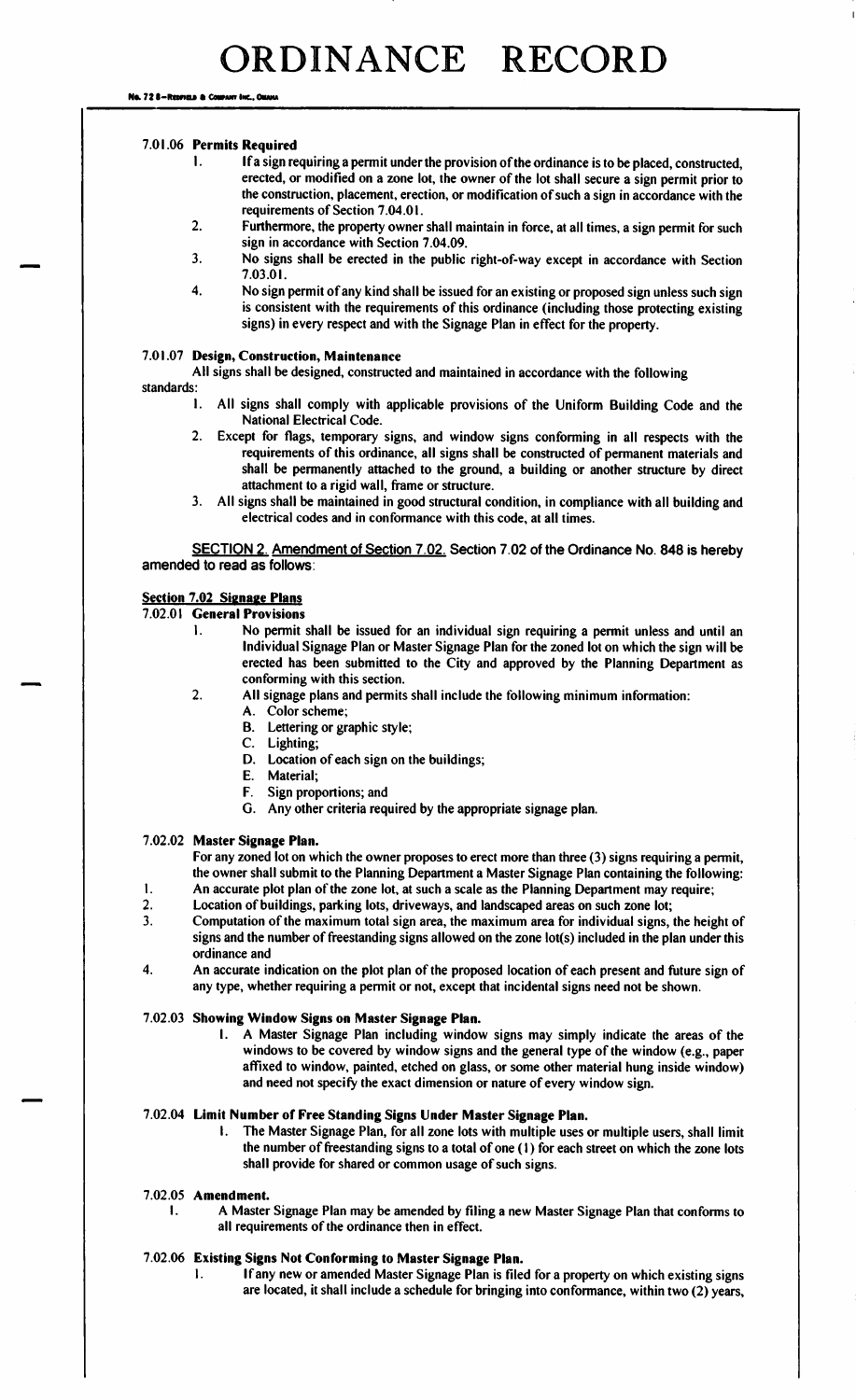No. 72 6-Reorian & Cou

all signs not conforming to the proposed amended plan or to the requirements of this ordinance in effect on the date of submission.

#### 7. 02. 07 Binding Effect.

I. After approval of <sup>a</sup> Master Signage Plan, no sign shall be erected, placed, painted, or maintained, except in conformance with such plan, and such plan may be enforced in the same way as any provision of this ordinance. In case of any conflict between the provisions of such <sup>a</sup> plan and any other provision of this ordinance, the ordinance shall control.

SECTION 3. Amendment of Section 7.03. Section 7. 03 of the Ordinance No. 848 is hereby amended to read as follows:

#### **Section 7.03 Other Signage Provisions**

#### 7.03.01 Signs in the Public Right-of-Way

No signs shall be allowed in the public right-of-way, except for the following:<br>Permanent Signs Permanent signs including:

- **Permanent Signs.** Permanent signs, including:<br>A. Public signs erected by or on behalf of a
	- Public signs erected by or on behalf of a governmental body to post legal notices, identify public property, convey public information, advertise community events, and direct or regulate pedestrian or vehicular traffic;
	- B. Bus stop signs erected by a transit company<br>C. Informational signs of a public utility regard
	- Informational signs of a public utility regarding its poles, lines, pipes, or facilities; and
	- D. Awning, projecting, and suspended signs projecting over <sup>a</sup> public right-of-way in conformity with the conditions of Section 1. 16.

## 7. 03. 02 Temporary Signs

A permit for temporary signs shall be issued only in accordance to the Master Fee Schedule and for signs meeting the following criteria:

- I. Construction and real estate signs are exempt from a temporary sign permit provided they meet the requirements set forth hereafter and in Section 7.01.05(5) of this Ordinance.
- 2. Such signs shall not be in place for more than fourteen (14) consecutive days, except that Real Estate signs may be in place until the property sale is finalized and construction signs may be in place until that construction phase is completed;
- 3. No more than four (4) temporary permits shall be issued to an individual use in a calendar year;
- 4. Construction Signs shall be located on the property being constructed. Advertisement on business trailers or vehicles are exempt from a temporary sign permit and size restriction, except that such trailers or vehicles must be removed when construction by that company on said property is completed.
- 5. Any violation of this Section may void any future requested permits; and<br>6. No temporary sign shall be of such size, message, or character so to harm the
- No temporary sign shall be of such size, message, or character so to harm the public, health, safety or general welfare. Temporary signs shall not exceed thirty-two (32) square feet. (Ordinance No. 874, 10-15-02) (Ordinance No. 898, 2-04-03)

# 7.03.03 **Emergency Signs (Permitted)**<br>Emergency warning signal

Emergency warning signs erected by a governmental agency, public utility company, or a contractor doing authorized or permitted work within the public right-of-way.

#### 7.03.04 Other Signs Forfeited

1. Any sign installed or placed on public property, except in conformance with the requirements of this section, shall be forfeited to the public and subject to confiscation. In addition, to other remedies hereunder, the city shall have the right to recover from the owner or person placing such <sup>a</sup> sign the full costs of removal and disposal of such sign.

# 7.03. 05 Signs Exempt from Regulation Under this Ordinance

The following signs shall be exempt from regulation under this ordinance:

Any public notice or warning required by a valid and applicable federal, state, or local law, regulation or ordinance;

Any religious symbol;

Any sign identifying a public facility or public/ civic event;

Any sign inside a building, not attached to a window or door, that is not legible from a distance of more than three feet beyond the lot line of the zone lot or parcel on which such sign is located

Holiday lights and decorations with no commercial message;

- Traffic control signs on private property, such as Stop, Yield, and similar signs, the face of which meets the Manual on Uniform Traffic Control Devices standards and which contain no commercial message of any sort; and
- A political sign exhibited in conjunction with the election of political candidates. Such signs may not exceed thirty-two( 32) square feet in any zone. Only four( 4) political signs shall be allowed per zone lot at any one time. All such political signs shall be removed no later than (10) days after the election. (Ordinances No. 1184, 9-18-12)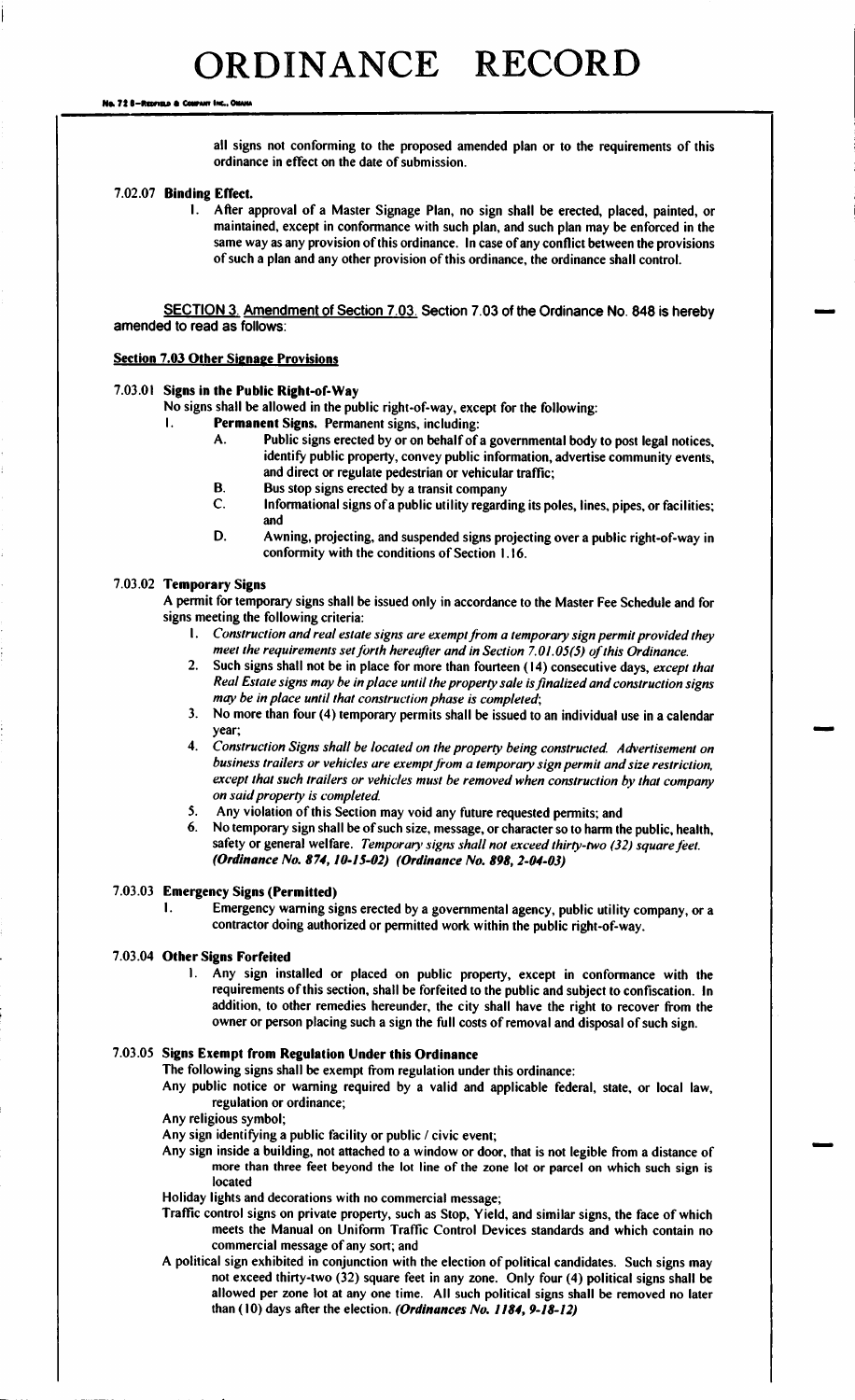Na. 72 8-Reonais a Co

| <b>District</b> | <b>Design Limitations for Project Directory Signs</b>                                                                                                                                                                                                                                                                                                                                                                                                                                                 |                                                                    |                                                                                                                                                                                                                                                                         |  |  |  |  |  |  |  |  |
|-----------------|-------------------------------------------------------------------------------------------------------------------------------------------------------------------------------------------------------------------------------------------------------------------------------------------------------------------------------------------------------------------------------------------------------------------------------------------------------------------------------------------------------|--------------------------------------------------------------------|-------------------------------------------------------------------------------------------------------------------------------------------------------------------------------------------------------------------------------------------------------------------------|--|--|--|--|--|--|--|--|
|                 | Max. Size                                                                                                                                                                                                                                                                                                                                                                                                                                                                                             | Max. Height                                                        | Max. Number                                                                                                                                                                                                                                                             |  |  |  |  |  |  |  |  |
|                 |                                                                                                                                                                                                                                                                                                                                                                                                                                                                                                       |                                                                    | <b>REGISTER COMMUNICATION CONTINUES AND CONTINUES OF A CONTINUES OF A CONTINUES OF A CONTINUES OF A COMMUNICATION</b><br>그 왕조치<br>A START AND COMPANY OF THE START OF THE START OF THE START OF THE START OF THE START OF THE START OF THE START<br>والمستعمل والمتحارب |  |  |  |  |  |  |  |  |
|                 |                                                                                                                                                                                                                                                                                                                                                                                                                                                                                                       |                                                                    |                                                                                                                                                                                                                                                                         |  |  |  |  |  |  |  |  |
|                 |                                                                                                                                                                                                                                                                                                                                                                                                                                                                                                       |                                                                    | A THE RESEARCH AND A THREE AND A RESIDENCE AND A RESIDENCE AND A RESIDENCE AND A RESIDENCE AND A RESIDENCE AND                                                                                                                                                          |  |  |  |  |  |  |  |  |
|                 | $\label{eq:4} \mathcal{L}_{\mathcal{A}}\left(\mathcal{L}_{\mathcal{A}}\right)=\mathcal{L}_{\mathcal{A}}\left(\mathcal{L}_{\mathcal{A}}\right)=\mathcal{L}_{\mathcal{A}}\left(\mathcal{L}_{\mathcal{A}}\right)=\mathcal{L}_{\mathcal{A}}\left(\mathcal{L}_{\mathcal{A}}\right)=\mathcal{L}_{\mathcal{A}}\left(\mathcal{L}_{\mathcal{A}}\right)=\mathcal{L}_{\mathcal{A}}\left(\mathcal{L}_{\mathcal{A}}\right)=\mathcal{L}_{\mathcal{A}}\left(\mathcal{L}_{\mathcal{A}}\right)=\mathcal{L}_{\mathcal{$ |                                                                    |                                                                                                                                                                                                                                                                         |  |  |  |  |  |  |  |  |
| $c-1$           | 80 square feet                                                                                                                                                                                                                                                                                                                                                                                                                                                                                        | 10 feet                                                            | One $(1)$ per main entrance but not more than two $(2)$                                                                                                                                                                                                                 |  |  |  |  |  |  |  |  |
| $C-2$           | 80 square feet                                                                                                                                                                                                                                                                                                                                                                                                                                                                                        | 10 feet                                                            | One $(1)$ per main entrance but not more than two $(2)$                                                                                                                                                                                                                 |  |  |  |  |  |  |  |  |
| $C-3$           | 80 square feet                                                                                                                                                                                                                                                                                                                                                                                                                                                                                        | 10 feet                                                            | One (1) per main entrance but not more than two $(2)$ ;                                                                                                                                                                                                                 |  |  |  |  |  |  |  |  |
| $MU$ - $CC$     | 80 square feet                                                                                                                                                                                                                                                                                                                                                                                                                                                                                        | 10 feet                                                            | One (1) per main entrance but not more than two $(2)$ :                                                                                                                                                                                                                 |  |  |  |  |  |  |  |  |
| ŀI              |                                                                                                                                                                                                                                                                                                                                                                                                                                                                                                       |                                                                    |                                                                                                                                                                                                                                                                         |  |  |  |  |  |  |  |  |
| $1-2$           |                                                                                                                                                                                                                                                                                                                                                                                                                                                                                                       |                                                                    |                                                                                                                                                                                                                                                                         |  |  |  |  |  |  |  |  |
| <b>PUD</b>      | The maximum<br>allowed within the<br>underlying coning<br>district                                                                                                                                                                                                                                                                                                                                                                                                                                    | The maximum<br>allowed within<br>the underlying<br>zoning district | The maximum allowed within the underlying zoning district                                                                                                                                                                                                               |  |  |  |  |  |  |  |  |

7. Other Permitted Signs

Canopy Identification Projecting Real Estate Nameplate Temporary (see Section 7.03.02) Window Subdivision (Ordinance No. 873, 10-15-02) Construction (Ordinance No. 873, 10-15-02)

Signs shall be permitted in the various districts at the listed square footage and heights according to the following schedule:

| <b>Sign Type</b><br><b>Identification</b><br>Max. Size (Square Ft.)<br>2 <sup>1</sup><br>2 <sup>1</sup><br>2 <sup>1</sup><br>2 <sup>1</sup><br>$2^1$<br>$2^1$<br>2 <sup>1</sup><br>2 <sup>1</sup><br>2 <sup>t</sup><br>2 <sup>1</sup><br>2 <sup>1</sup><br>Max. Height (Ft.)<br><b>NA</b><br><b>NA</b><br><b>NA</b><br><b>NA</b><br><b>NA</b><br><b>NA</b><br><b>NA</b><br><b>NA</b><br>NA<br><b>NA</b><br><b>NA</b><br><b>Number Allowed per building</b><br>$\mathbf{I}$<br>1<br>1<br><b>Real Estate</b><br>Max. Size (Square Ft.)<br>32<br>32<br>32<br>6<br>6<br>32<br>6<br>6<br>32<br>32<br>32<br>Max. Height (Ft.)<br>$6\phantom{1}6$<br>4<br>4<br>4<br>4<br>6<br>6<br>6<br>6<br>6<br>6<br>$\overline{2}$<br>2 <sup>7</sup><br>2 <sup>7</sup><br>2 <sup>7</sup><br><b>Number Allowed per lot</b><br>2 <sup>7</sup><br>2 <sup>7</sup><br>2 <sup>7</sup><br><b>Subdivision</b><br>Max. Size (Square Ft.)<br>32<br>32<br>32<br>32<br>32<br>32<br>32<br>50<br>32<br>32<br>32<br>2,500<br>Max. Lot Coverage (Sq. Ft.)<br>2,500<br>2,500'<br>2,500 <sup>4</sup><br>$2,500$ <sup>t</sup><br>2,500<br>2,500'<br>2,500'<br>2,500'<br>2,500<br>2,500'<br>Max. Height (Ft.)<br>10<br>10<br>10<br>10<br>10<br>10<br>10<br>15<br>10<br>10<br>10<br>2 <sup>5</sup><br>2 <sup>s</sup><br>2 <sup>s</sup><br>2 <sup>s</sup><br>2 <sup>5</sup><br>2 <sup>5</sup><br><b>Number Allowed per lot</b><br>2 <sup>5</sup><br>2 <sup>5</sup><br>2 <sup>5</sup><br>2 <sup>5</sup><br>2 <sup>5</sup><br><b>Construction</b><br>Max. Size (Square Ft.)<br>32<br>32<br>32<br>32<br>32<br>32<br>32<br>32<br>32<br>32<br>32<br>8<br>8<br>Max. Height (Ft.)<br>8<br>8<br>8<br>8<br>8<br>8<br>8<br>8<br>8<br>$\mathbf{J}^{\mathsf{b}}$<br>J.<br>$\boldsymbol{f}^6$<br>Jo<br>ď<br>4 <sup>6</sup><br>$\pmb{J}^{\pmb{\delta}}$<br><b>Number Allowed per lot</b><br>r<br>46<br>$\mathbf{f}^{\mathbf{a}}$<br>$\mathbf{f}^{\mathbf{6}}$<br><b>Canopy</b><br>Max. Size<br>25%<br>25%<br>N<br>N<br>25%<br>25%<br>N<br>N<br>25%'<br>25%<br>25%<br>Max. Height (Ft.)<br><b>NA</b><br>N<br>N<br>N<br>N<br><b>NA</b><br><b>NA</b><br><b>NA</b><br>NA<br><b>NA</b><br><b>NA</b><br><b>Number Allowed per building</b><br>N<br>N<br>N<br>-1<br>N<br>1<br>Window<br>Max. Size<br>25%<br>N<br>N<br>25%<br>N<br>25%<br>25%<br>N<br>25%'<br>25%<br>25%<br>Max. Height (Ft.)<br>N<br><b>NA</b><br>N<br>N<br>N<br><b>NA</b><br><b>NA</b><br><b>NA</b><br>NA<br><b>NA</b><br><b>NA</b><br>Number Allowed per building/<br>$\overline{2}$<br>N<br>N<br>N<br>N<br>$\overline{2}$<br>$\overline{2}$<br>$\overline{2}$<br>$\overline{\mathbf{c}}$<br>$\mathbf{2}$<br>$\overline{2}$<br>storefront<br><b>Projecting</b><br>Max. Size (Square Ft.)<br>N-<br>N-<br>12<br>12<br>N-<br>N-<br>12<br>12<br>12<br>N-<br>N-<br>Max. Height (Ft.)<br><b>NA</b><br><b>NA</b><br><b>NA</b><br><b>NA</b><br><b>NA</b><br><b>NA</b><br><b>NA</b><br><b>NA</b><br>NA<br><b>NA</b><br><b>NA</b><br><b>Number Allowed per building</b><br>$\mathbf{I}$<br>-1<br>$\mathbf{I}$<br>-1<br>ı<br>$\mathbf{I}$<br>ı<br><b>Nameplate</b><br><b>NN</b><br><b>NN</b><br><b>NN</b><br><b>NN</b><br><b>NN</b><br>Max. Size (Square Ft.)<br>$\mathbf{2}$<br>2<br>$\overline{2}$<br>$\mathbf{2}$<br>2<br>N<br>Max. Height (Ft.)<br><b>NA</b><br><b>NA</b><br><b>NA</b><br><b>NA</b><br><b>NA</b><br>N<br><b>Number Allowed per building</b><br>$\mathbf{I}$ | <b>Zoning</b><br>District | <u>TA</u> | $R-1$ | $R-2$ | $R-3$ | $R-4$ | C-l | <u>C-2</u> | C <sub>3</sub> | <u>MU-</u><br>$\underline{\mathbf{CC}}$ | L <sub>2</sub> |
|-------------------------------------------------------------------------------------------------------------------------------------------------------------------------------------------------------------------------------------------------------------------------------------------------------------------------------------------------------------------------------------------------------------------------------------------------------------------------------------------------------------------------------------------------------------------------------------------------------------------------------------------------------------------------------------------------------------------------------------------------------------------------------------------------------------------------------------------------------------------------------------------------------------------------------------------------------------------------------------------------------------------------------------------------------------------------------------------------------------------------------------------------------------------------------------------------------------------------------------------------------------------------------------------------------------------------------------------------------------------------------------------------------------------------------------------------------------------------------------------------------------------------------------------------------------------------------------------------------------------------------------------------------------------------------------------------------------------------------------------------------------------------------------------------------------------------------------------------------------------------------------------------------------------------------------------------------------------------------------------------------------------------------------------------------------------------------------------------------------------------------------------------------------------------------------------------------------------------------------------------------------------------------------------------------------------------------------------------------------------------------------------------------------------------------------------------------------------------------------------------------------------------------------------------------------------------------------------------------------------------------------------------------------------------------------------------------------------------------------------------------------------------------------------------------------------------------------------------------------------------------------------------------------------------------------------------------------------------------------------------------------------------------------------------------------------------------------------------------------------------------------------------------------------------------------------------------------------------------------------------------------------------------------------------------------------------------------------------------------------------|---------------------------|-----------|-------|-------|-------|-------|-----|------------|----------------|-----------------------------------------|----------------|
|                                                                                                                                                                                                                                                                                                                                                                                                                                                                                                                                                                                                                                                                                                                                                                                                                                                                                                                                                                                                                                                                                                                                                                                                                                                                                                                                                                                                                                                                                                                                                                                                                                                                                                                                                                                                                                                                                                                                                                                                                                                                                                                                                                                                                                                                                                                                                                                                                                                                                                                                                                                                                                                                                                                                                                                                                                                                                                                                                                                                                                                                                                                                                                                                                                                                                                                                                                         |                           |           |       |       |       |       |     |            |                |                                         |                |
|                                                                                                                                                                                                                                                                                                                                                                                                                                                                                                                                                                                                                                                                                                                                                                                                                                                                                                                                                                                                                                                                                                                                                                                                                                                                                                                                                                                                                                                                                                                                                                                                                                                                                                                                                                                                                                                                                                                                                                                                                                                                                                                                                                                                                                                                                                                                                                                                                                                                                                                                                                                                                                                                                                                                                                                                                                                                                                                                                                                                                                                                                                                                                                                                                                                                                                                                                                         |                           |           |       |       |       |       |     |            |                |                                         |                |
|                                                                                                                                                                                                                                                                                                                                                                                                                                                                                                                                                                                                                                                                                                                                                                                                                                                                                                                                                                                                                                                                                                                                                                                                                                                                                                                                                                                                                                                                                                                                                                                                                                                                                                                                                                                                                                                                                                                                                                                                                                                                                                                                                                                                                                                                                                                                                                                                                                                                                                                                                                                                                                                                                                                                                                                                                                                                                                                                                                                                                                                                                                                                                                                                                                                                                                                                                                         |                           |           |       |       |       |       |     |            |                |                                         |                |
|                                                                                                                                                                                                                                                                                                                                                                                                                                                                                                                                                                                                                                                                                                                                                                                                                                                                                                                                                                                                                                                                                                                                                                                                                                                                                                                                                                                                                                                                                                                                                                                                                                                                                                                                                                                                                                                                                                                                                                                                                                                                                                                                                                                                                                                                                                                                                                                                                                                                                                                                                                                                                                                                                                                                                                                                                                                                                                                                                                                                                                                                                                                                                                                                                                                                                                                                                                         |                           |           |       |       |       |       |     |            |                |                                         |                |
|                                                                                                                                                                                                                                                                                                                                                                                                                                                                                                                                                                                                                                                                                                                                                                                                                                                                                                                                                                                                                                                                                                                                                                                                                                                                                                                                                                                                                                                                                                                                                                                                                                                                                                                                                                                                                                                                                                                                                                                                                                                                                                                                                                                                                                                                                                                                                                                                                                                                                                                                                                                                                                                                                                                                                                                                                                                                                                                                                                                                                                                                                                                                                                                                                                                                                                                                                                         |                           |           |       |       |       |       |     |            |                |                                         |                |
|                                                                                                                                                                                                                                                                                                                                                                                                                                                                                                                                                                                                                                                                                                                                                                                                                                                                                                                                                                                                                                                                                                                                                                                                                                                                                                                                                                                                                                                                                                                                                                                                                                                                                                                                                                                                                                                                                                                                                                                                                                                                                                                                                                                                                                                                                                                                                                                                                                                                                                                                                                                                                                                                                                                                                                                                                                                                                                                                                                                                                                                                                                                                                                                                                                                                                                                                                                         |                           |           |       |       |       |       |     |            |                |                                         |                |
|                                                                                                                                                                                                                                                                                                                                                                                                                                                                                                                                                                                                                                                                                                                                                                                                                                                                                                                                                                                                                                                                                                                                                                                                                                                                                                                                                                                                                                                                                                                                                                                                                                                                                                                                                                                                                                                                                                                                                                                                                                                                                                                                                                                                                                                                                                                                                                                                                                                                                                                                                                                                                                                                                                                                                                                                                                                                                                                                                                                                                                                                                                                                                                                                                                                                                                                                                                         |                           |           |       |       |       |       |     |            |                |                                         |                |
|                                                                                                                                                                                                                                                                                                                                                                                                                                                                                                                                                                                                                                                                                                                                                                                                                                                                                                                                                                                                                                                                                                                                                                                                                                                                                                                                                                                                                                                                                                                                                                                                                                                                                                                                                                                                                                                                                                                                                                                                                                                                                                                                                                                                                                                                                                                                                                                                                                                                                                                                                                                                                                                                                                                                                                                                                                                                                                                                                                                                                                                                                                                                                                                                                                                                                                                                                                         |                           |           |       |       |       |       |     |            |                |                                         |                |
|                                                                                                                                                                                                                                                                                                                                                                                                                                                                                                                                                                                                                                                                                                                                                                                                                                                                                                                                                                                                                                                                                                                                                                                                                                                                                                                                                                                                                                                                                                                                                                                                                                                                                                                                                                                                                                                                                                                                                                                                                                                                                                                                                                                                                                                                                                                                                                                                                                                                                                                                                                                                                                                                                                                                                                                                                                                                                                                                                                                                                                                                                                                                                                                                                                                                                                                                                                         |                           |           |       |       |       |       |     |            |                |                                         |                |
|                                                                                                                                                                                                                                                                                                                                                                                                                                                                                                                                                                                                                                                                                                                                                                                                                                                                                                                                                                                                                                                                                                                                                                                                                                                                                                                                                                                                                                                                                                                                                                                                                                                                                                                                                                                                                                                                                                                                                                                                                                                                                                                                                                                                                                                                                                                                                                                                                                                                                                                                                                                                                                                                                                                                                                                                                                                                                                                                                                                                                                                                                                                                                                                                                                                                                                                                                                         |                           |           |       |       |       |       |     |            |                |                                         |                |
|                                                                                                                                                                                                                                                                                                                                                                                                                                                                                                                                                                                                                                                                                                                                                                                                                                                                                                                                                                                                                                                                                                                                                                                                                                                                                                                                                                                                                                                                                                                                                                                                                                                                                                                                                                                                                                                                                                                                                                                                                                                                                                                                                                                                                                                                                                                                                                                                                                                                                                                                                                                                                                                                                                                                                                                                                                                                                                                                                                                                                                                                                                                                                                                                                                                                                                                                                                         |                           |           |       |       |       |       |     |            |                |                                         |                |
|                                                                                                                                                                                                                                                                                                                                                                                                                                                                                                                                                                                                                                                                                                                                                                                                                                                                                                                                                                                                                                                                                                                                                                                                                                                                                                                                                                                                                                                                                                                                                                                                                                                                                                                                                                                                                                                                                                                                                                                                                                                                                                                                                                                                                                                                                                                                                                                                                                                                                                                                                                                                                                                                                                                                                                                                                                                                                                                                                                                                                                                                                                                                                                                                                                                                                                                                                                         |                           |           |       |       |       |       |     |            |                |                                         |                |
|                                                                                                                                                                                                                                                                                                                                                                                                                                                                                                                                                                                                                                                                                                                                                                                                                                                                                                                                                                                                                                                                                                                                                                                                                                                                                                                                                                                                                                                                                                                                                                                                                                                                                                                                                                                                                                                                                                                                                                                                                                                                                                                                                                                                                                                                                                                                                                                                                                                                                                                                                                                                                                                                                                                                                                                                                                                                                                                                                                                                                                                                                                                                                                                                                                                                                                                                                                         |                           |           |       |       |       |       |     |            |                |                                         |                |
|                                                                                                                                                                                                                                                                                                                                                                                                                                                                                                                                                                                                                                                                                                                                                                                                                                                                                                                                                                                                                                                                                                                                                                                                                                                                                                                                                                                                                                                                                                                                                                                                                                                                                                                                                                                                                                                                                                                                                                                                                                                                                                                                                                                                                                                                                                                                                                                                                                                                                                                                                                                                                                                                                                                                                                                                                                                                                                                                                                                                                                                                                                                                                                                                                                                                                                                                                                         |                           |           |       |       |       |       |     |            |                |                                         |                |
|                                                                                                                                                                                                                                                                                                                                                                                                                                                                                                                                                                                                                                                                                                                                                                                                                                                                                                                                                                                                                                                                                                                                                                                                                                                                                                                                                                                                                                                                                                                                                                                                                                                                                                                                                                                                                                                                                                                                                                                                                                                                                                                                                                                                                                                                                                                                                                                                                                                                                                                                                                                                                                                                                                                                                                                                                                                                                                                                                                                                                                                                                                                                                                                                                                                                                                                                                                         |                           |           |       |       |       |       |     |            |                |                                         |                |
|                                                                                                                                                                                                                                                                                                                                                                                                                                                                                                                                                                                                                                                                                                                                                                                                                                                                                                                                                                                                                                                                                                                                                                                                                                                                                                                                                                                                                                                                                                                                                                                                                                                                                                                                                                                                                                                                                                                                                                                                                                                                                                                                                                                                                                                                                                                                                                                                                                                                                                                                                                                                                                                                                                                                                                                                                                                                                                                                                                                                                                                                                                                                                                                                                                                                                                                                                                         |                           |           |       |       |       |       |     |            |                |                                         |                |
|                                                                                                                                                                                                                                                                                                                                                                                                                                                                                                                                                                                                                                                                                                                                                                                                                                                                                                                                                                                                                                                                                                                                                                                                                                                                                                                                                                                                                                                                                                                                                                                                                                                                                                                                                                                                                                                                                                                                                                                                                                                                                                                                                                                                                                                                                                                                                                                                                                                                                                                                                                                                                                                                                                                                                                                                                                                                                                                                                                                                                                                                                                                                                                                                                                                                                                                                                                         |                           |           |       |       |       |       |     |            |                |                                         |                |
|                                                                                                                                                                                                                                                                                                                                                                                                                                                                                                                                                                                                                                                                                                                                                                                                                                                                                                                                                                                                                                                                                                                                                                                                                                                                                                                                                                                                                                                                                                                                                                                                                                                                                                                                                                                                                                                                                                                                                                                                                                                                                                                                                                                                                                                                                                                                                                                                                                                                                                                                                                                                                                                                                                                                                                                                                                                                                                                                                                                                                                                                                                                                                                                                                                                                                                                                                                         |                           |           |       |       |       |       |     |            |                |                                         |                |
|                                                                                                                                                                                                                                                                                                                                                                                                                                                                                                                                                                                                                                                                                                                                                                                                                                                                                                                                                                                                                                                                                                                                                                                                                                                                                                                                                                                                                                                                                                                                                                                                                                                                                                                                                                                                                                                                                                                                                                                                                                                                                                                                                                                                                                                                                                                                                                                                                                                                                                                                                                                                                                                                                                                                                                                                                                                                                                                                                                                                                                                                                                                                                                                                                                                                                                                                                                         |                           |           |       |       |       |       |     |            |                |                                         |                |
|                                                                                                                                                                                                                                                                                                                                                                                                                                                                                                                                                                                                                                                                                                                                                                                                                                                                                                                                                                                                                                                                                                                                                                                                                                                                                                                                                                                                                                                                                                                                                                                                                                                                                                                                                                                                                                                                                                                                                                                                                                                                                                                                                                                                                                                                                                                                                                                                                                                                                                                                                                                                                                                                                                                                                                                                                                                                                                                                                                                                                                                                                                                                                                                                                                                                                                                                                                         |                           |           |       |       |       |       |     |            |                |                                         |                |
|                                                                                                                                                                                                                                                                                                                                                                                                                                                                                                                                                                                                                                                                                                                                                                                                                                                                                                                                                                                                                                                                                                                                                                                                                                                                                                                                                                                                                                                                                                                                                                                                                                                                                                                                                                                                                                                                                                                                                                                                                                                                                                                                                                                                                                                                                                                                                                                                                                                                                                                                                                                                                                                                                                                                                                                                                                                                                                                                                                                                                                                                                                                                                                                                                                                                                                                                                                         |                           |           |       |       |       |       |     |            |                |                                         |                |
|                                                                                                                                                                                                                                                                                                                                                                                                                                                                                                                                                                                                                                                                                                                                                                                                                                                                                                                                                                                                                                                                                                                                                                                                                                                                                                                                                                                                                                                                                                                                                                                                                                                                                                                                                                                                                                                                                                                                                                                                                                                                                                                                                                                                                                                                                                                                                                                                                                                                                                                                                                                                                                                                                                                                                                                                                                                                                                                                                                                                                                                                                                                                                                                                                                                                                                                                                                         |                           |           |       |       |       |       |     |            |                |                                         |                |
|                                                                                                                                                                                                                                                                                                                                                                                                                                                                                                                                                                                                                                                                                                                                                                                                                                                                                                                                                                                                                                                                                                                                                                                                                                                                                                                                                                                                                                                                                                                                                                                                                                                                                                                                                                                                                                                                                                                                                                                                                                                                                                                                                                                                                                                                                                                                                                                                                                                                                                                                                                                                                                                                                                                                                                                                                                                                                                                                                                                                                                                                                                                                                                                                                                                                                                                                                                         |                           |           |       |       |       |       |     |            |                |                                         |                |
|                                                                                                                                                                                                                                                                                                                                                                                                                                                                                                                                                                                                                                                                                                                                                                                                                                                                                                                                                                                                                                                                                                                                                                                                                                                                                                                                                                                                                                                                                                                                                                                                                                                                                                                                                                                                                                                                                                                                                                                                                                                                                                                                                                                                                                                                                                                                                                                                                                                                                                                                                                                                                                                                                                                                                                                                                                                                                                                                                                                                                                                                                                                                                                                                                                                                                                                                                                         |                           |           |       |       |       |       |     |            |                |                                         |                |
|                                                                                                                                                                                                                                                                                                                                                                                                                                                                                                                                                                                                                                                                                                                                                                                                                                                                                                                                                                                                                                                                                                                                                                                                                                                                                                                                                                                                                                                                                                                                                                                                                                                                                                                                                                                                                                                                                                                                                                                                                                                                                                                                                                                                                                                                                                                                                                                                                                                                                                                                                                                                                                                                                                                                                                                                                                                                                                                                                                                                                                                                                                                                                                                                                                                                                                                                                                         |                           |           |       |       |       |       |     |            |                |                                         |                |
|                                                                                                                                                                                                                                                                                                                                                                                                                                                                                                                                                                                                                                                                                                                                                                                                                                                                                                                                                                                                                                                                                                                                                                                                                                                                                                                                                                                                                                                                                                                                                                                                                                                                                                                                                                                                                                                                                                                                                                                                                                                                                                                                                                                                                                                                                                                                                                                                                                                                                                                                                                                                                                                                                                                                                                                                                                                                                                                                                                                                                                                                                                                                                                                                                                                                                                                                                                         |                           |           |       |       |       |       |     |            |                |                                         |                |
|                                                                                                                                                                                                                                                                                                                                                                                                                                                                                                                                                                                                                                                                                                                                                                                                                                                                                                                                                                                                                                                                                                                                                                                                                                                                                                                                                                                                                                                                                                                                                                                                                                                                                                                                                                                                                                                                                                                                                                                                                                                                                                                                                                                                                                                                                                                                                                                                                                                                                                                                                                                                                                                                                                                                                                                                                                                                                                                                                                                                                                                                                                                                                                                                                                                                                                                                                                         |                           |           |       |       |       |       |     |            |                |                                         |                |
|                                                                                                                                                                                                                                                                                                                                                                                                                                                                                                                                                                                                                                                                                                                                                                                                                                                                                                                                                                                                                                                                                                                                                                                                                                                                                                                                                                                                                                                                                                                                                                                                                                                                                                                                                                                                                                                                                                                                                                                                                                                                                                                                                                                                                                                                                                                                                                                                                                                                                                                                                                                                                                                                                                                                                                                                                                                                                                                                                                                                                                                                                                                                                                                                                                                                                                                                                                         |                           |           |       |       |       |       |     |            |                |                                         |                |
|                                                                                                                                                                                                                                                                                                                                                                                                                                                                                                                                                                                                                                                                                                                                                                                                                                                                                                                                                                                                                                                                                                                                                                                                                                                                                                                                                                                                                                                                                                                                                                                                                                                                                                                                                                                                                                                                                                                                                                                                                                                                                                                                                                                                                                                                                                                                                                                                                                                                                                                                                                                                                                                                                                                                                                                                                                                                                                                                                                                                                                                                                                                                                                                                                                                                                                                                                                         |                           |           |       |       |       |       |     |            |                |                                         |                |
|                                                                                                                                                                                                                                                                                                                                                                                                                                                                                                                                                                                                                                                                                                                                                                                                                                                                                                                                                                                                                                                                                                                                                                                                                                                                                                                                                                                                                                                                                                                                                                                                                                                                                                                                                                                                                                                                                                                                                                                                                                                                                                                                                                                                                                                                                                                                                                                                                                                                                                                                                                                                                                                                                                                                                                                                                                                                                                                                                                                                                                                                                                                                                                                                                                                                                                                                                                         |                           |           |       |       |       |       |     |            |                |                                         |                |
|                                                                                                                                                                                                                                                                                                                                                                                                                                                                                                                                                                                                                                                                                                                                                                                                                                                                                                                                                                                                                                                                                                                                                                                                                                                                                                                                                                                                                                                                                                                                                                                                                                                                                                                                                                                                                                                                                                                                                                                                                                                                                                                                                                                                                                                                                                                                                                                                                                                                                                                                                                                                                                                                                                                                                                                                                                                                                                                                                                                                                                                                                                                                                                                                                                                                                                                                                                         |                           |           |       |       |       |       |     |            |                |                                         |                |
|                                                                                                                                                                                                                                                                                                                                                                                                                                                                                                                                                                                                                                                                                                                                                                                                                                                                                                                                                                                                                                                                                                                                                                                                                                                                                                                                                                                                                                                                                                                                                                                                                                                                                                                                                                                                                                                                                                                                                                                                                                                                                                                                                                                                                                                                                                                                                                                                                                                                                                                                                                                                                                                                                                                                                                                                                                                                                                                                                                                                                                                                                                                                                                                                                                                                                                                                                                         |                           |           |       |       |       |       |     |            |                |                                         |                |
|                                                                                                                                                                                                                                                                                                                                                                                                                                                                                                                                                                                                                                                                                                                                                                                                                                                                                                                                                                                                                                                                                                                                                                                                                                                                                                                                                                                                                                                                                                                                                                                                                                                                                                                                                                                                                                                                                                                                                                                                                                                                                                                                                                                                                                                                                                                                                                                                                                                                                                                                                                                                                                                                                                                                                                                                                                                                                                                                                                                                                                                                                                                                                                                                                                                                                                                                                                         |                           |           |       |       |       |       |     |            |                |                                         |                |
|                                                                                                                                                                                                                                                                                                                                                                                                                                                                                                                                                                                                                                                                                                                                                                                                                                                                                                                                                                                                                                                                                                                                                                                                                                                                                                                                                                                                                                                                                                                                                                                                                                                                                                                                                                                                                                                                                                                                                                                                                                                                                                                                                                                                                                                                                                                                                                                                                                                                                                                                                                                                                                                                                                                                                                                                                                                                                                                                                                                                                                                                                                                                                                                                                                                                                                                                                                         |                           |           |       |       |       |       |     |            |                |                                         |                |
|                                                                                                                                                                                                                                                                                                                                                                                                                                                                                                                                                                                                                                                                                                                                                                                                                                                                                                                                                                                                                                                                                                                                                                                                                                                                                                                                                                                                                                                                                                                                                                                                                                                                                                                                                                                                                                                                                                                                                                                                                                                                                                                                                                                                                                                                                                                                                                                                                                                                                                                                                                                                                                                                                                                                                                                                                                                                                                                                                                                                                                                                                                                                                                                                                                                                                                                                                                         |                           |           |       |       |       |       |     |            |                |                                         |                |

N: not permitted NA: Not Applicable

(Ordinance No. 873, 10-15-02) (Ordinance No. 897, 2-04-03) (Ordinance No. 951, 3-15-05)

I: Maximum letter height is equal to 12 inches

2: percentage of total Canopy area 3: percentage of total window area

4: When constructed as a landscaping element on an outlot or plat lot 5: Per Entrance

6: Maximum number equal to four( 4) when every sign equals the maximum size, no maxnmmn number when using six( 6) square foot signs 7: On corner lots or lots one (1) acre or greater, otherwise one (1) per lot  $(Ordinance No. 897, 2-04-03)$ 

Note: All signs shall have <sup>a</sup> Vertical Clearance of nine( 9) feet above any sidewalk, private drive, or parking.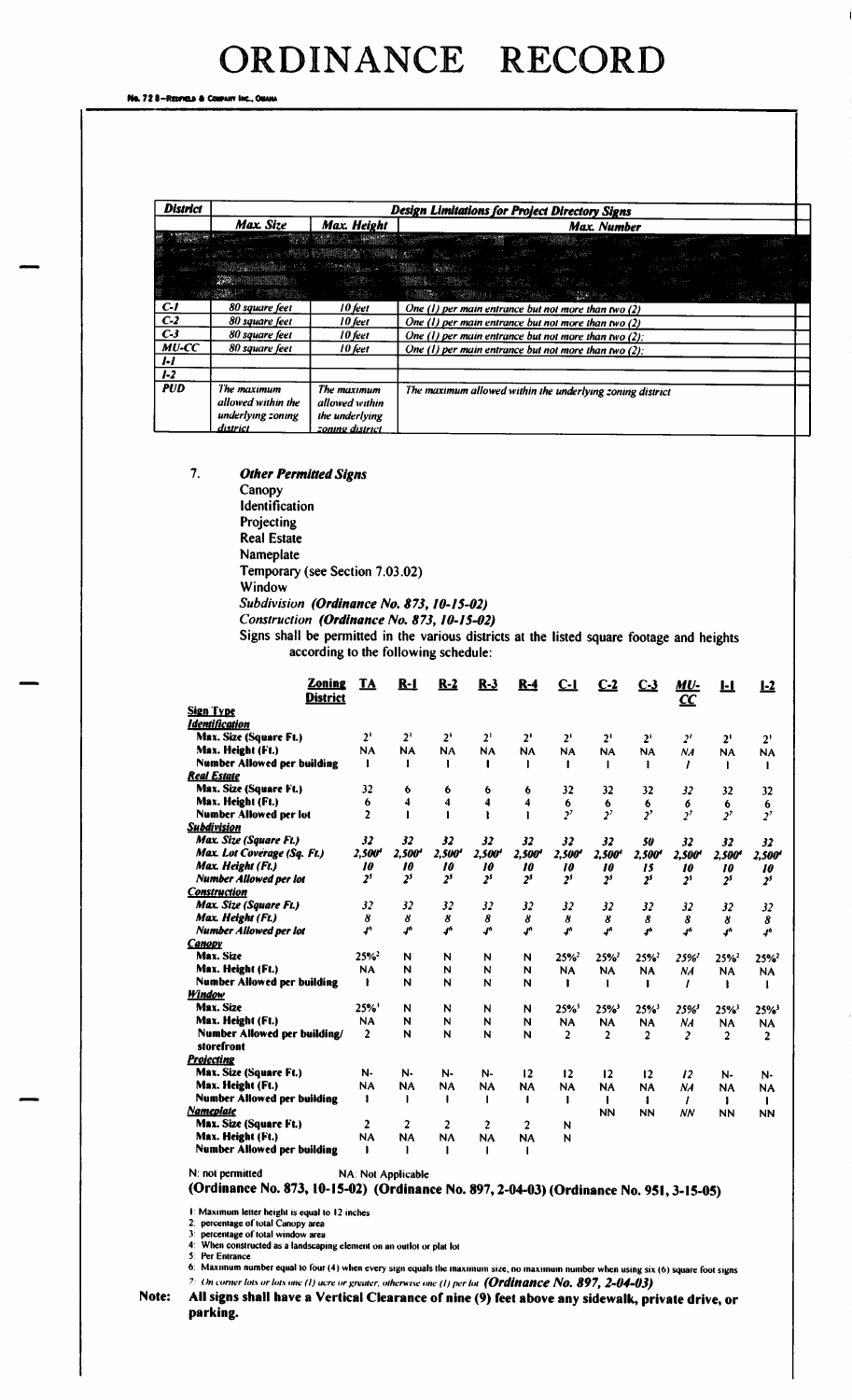#### No. 72 6-Rennau & Com

i

#### All signs shall have a Vertical Clearance of twelve (12) feet above any Public Street.

# 8. Sign type, District Permitted

A. Signs shall be permitted in the various districts according to the following schedule:

| <b>Zoning District</b>   | <u>14</u> | <u>R-1</u> | $R-2$ | $R-3$ | $R-4$                               | $C-1$ | $C-2$ | $C-3$ | MU-<br>$\overline{\underline{\mathfrak{C}}\mathfrak{C}}$ |   | $1-2$ |
|--------------------------|-----------|------------|-------|-------|-------------------------------------|-------|-------|-------|----------------------------------------------------------|---|-------|
| <b>Sign Type</b>         |           |            |       |       |                                     |       |       |       |                                                          |   |       |
| <b>Building Marker</b>   | P         | P          | P     | P     | P                                   | P     | P     | P     | P                                                        | p | p     |
| <b>Identification</b>    | P         | P          | P     | P     | P                                   | P     | P     | P     | P                                                        | P | Ρ     |
| Temporary                | P         | p          | P     | P     | P                                   | P     | P     | P     | P                                                        | P | P     |
| P<br><b>Construction</b> |           | P          | P     | p     | P                                   | P     | Р     | P     | P                                                        | P |       |
| <b>Real Estate</b><br>p  |           | P          | P     | p     | P                                   | p     | p     | P     | p                                                        | Р | p     |
| p<br>Incidental          |           | P          | Р     | p     | p                                   | P     | P     | p     | P                                                        | p | D     |
| <b>Subdivision</b>       | D         | p          | P     | p     | P                                   | P     | P     | p     | P                                                        | p |       |
| Wall                     | p         | N          | N     | N     | N                                   | P     | P     | p     | P                                                        | P | D     |
| <b>Canopy</b>            | p         | N          | N     | N     | N                                   | P     | P     | p     | P                                                        | P | D     |
| Window                   | P         | P          | P     | P     | P                                   | P     | p     | P     | P                                                        | P | D     |
| <b>Projecting</b>        | p         | N          | N     | N     | N                                   | ₽     | P     | P     | P                                                        | P | p     |
| <b>Name Plate</b>        | P         | P          | P     | p     | P                                   | P     | P     | P     | P                                                        | P | D     |
| Monument                 | P         | P          | P     | P     | P                                   | P     | P     | p     | P                                                        | P | Р     |
| <b>Billboard</b>         | N         | N          | N     | N     | N                                   | N     | N     | N     | N                                                        | N | N     |
| Pole                     | N         | N          | N     | N     | N                                   | N     | N     | N     | N                                                        | N | N     |
| P: permitted             |           |            |       |       | N: not permitted C: Conditional Use |       |       |       |                                                          |   |       |

Ordinance No. 873, 10-/ 5-02)

# 9. Special Signage Conditions

The following special conditions apply to stand-alone ATM's, Coffee Kiosks and other Kiosks.

A. Stand-alone ATM's may have the following:

- One (1) wall sign on each exterior wall provided each wall sign does not exceed ten (10) percent of the applicable exterior wall and the total shall not exceed forty (40) square feet in size.
- Where a canopy is integrated into the ATM, a canopy sign may be placed on each face of the ATM, provided the overall height of the canopy and sign do not exceed twenty-four (24) inches. In addition, the overall size of all canopy signs shall not exceed forty (40) square feet.
- Directional signage shall be contained on the ATM, painted within a drive lane or in any curbing defining a drive lane.
- All signs are subject to the required permitting process of this Ordinance.
- Said signage may be incorporated with lighting plan and backlit in order to provide for greater security on the premises.

B. Coffee Kiosks and other Kiosks may have the following:

- One (1) wall sign on each exterior wall not used for drive-up service, provided each wall sign does not exceed ten ( 10) percent of the applicable exterior wall and the total shall not exceed forty (40) square feet in size.
- Where a canopy is integrated into the Coffee Kiosks / Kiosks, a canopy sign may be placed on each face of the Coffee Kiosk/ Kiosks, provided the overall height of the canopy and sign do not exceed twenty-four (24) inches. In addition, the overall size of all canopy signs shall not exceed forty( 40) square feet.
- Directional signage shall be contained on the Coffee Kiosk/ Kiosk, painted within a drive lane or in any curbing defining a drive lane
- Window signs limited to menu boards and daily specials shall not require a sign permit.
- All signs are subject to the required permitting process of this Ordinance, unless otherwise noted.